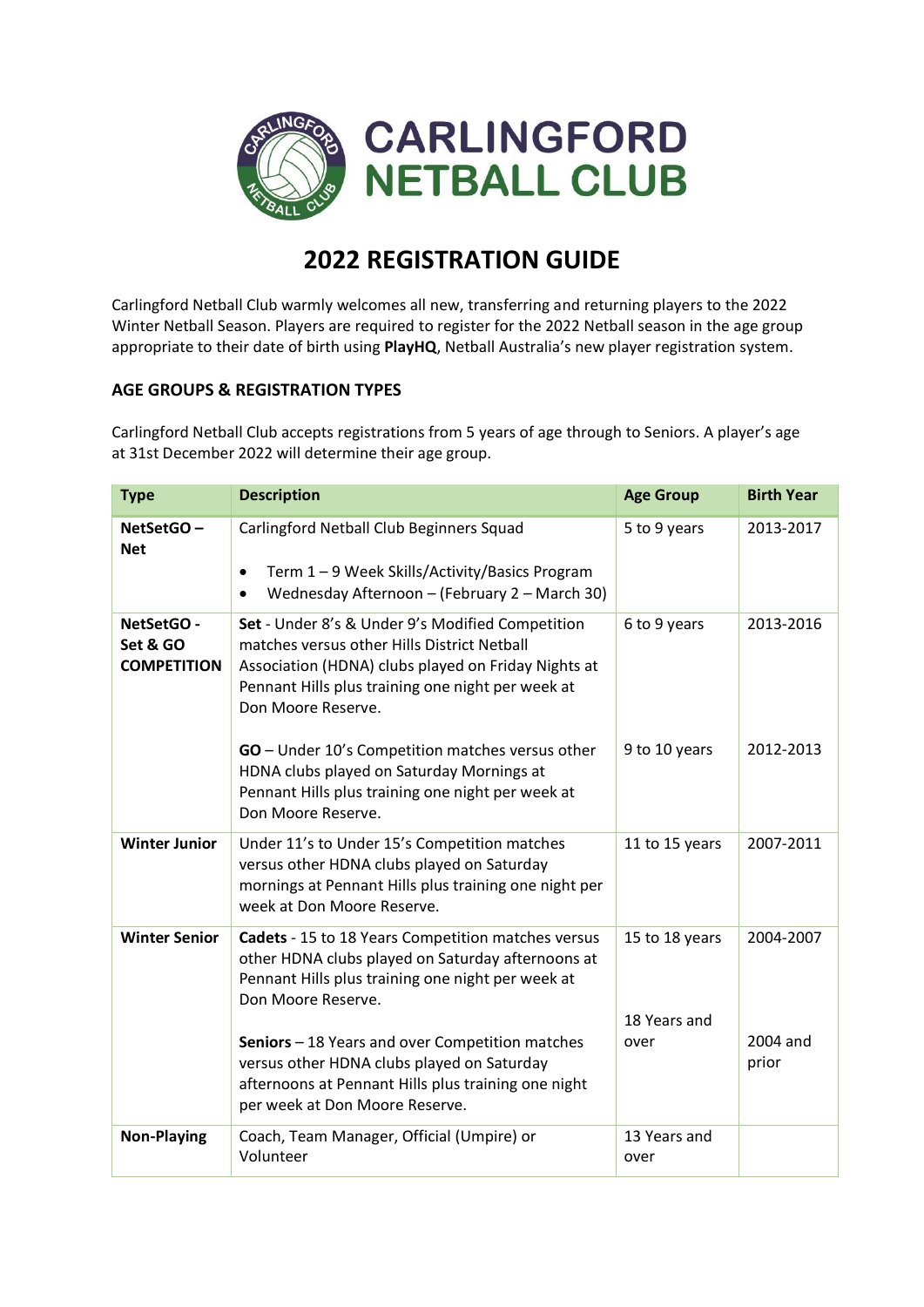## **REGISTRATION FEES**

Carlingford Netball Club sets an annual fee, incorporating onward annual charges set by and payable to Netball Australia, Netball NSW and HDNA.

In lieu of the disrupted 2021 season, our club will offer an **Early Bird discount** of \$50 for all Set & Go, Winter Junior and Winter Senior (including Cadets) registrations through to **Sunday February 13.**  Full fees will be charged commencing **Monday February 14**.

Payment can be made by Visa or Mastercard at the time of registration. Please note there is a **surcharge of 2.03%** applied to all registrations by the card provider.

Carlingford Netball Club is a registered Active Kids Voucher provider. Please visit Service NSW to download the voucher prior to registering. **[The Active Kids Voucher Program](https://www.service.nsw.gov.au/transaction/apply-active-kids-voucher)** provides a \$100 discount for all NSW children attending school, aged 5 to 18 years.

| <b>Type</b>                                  | <b>Description</b>                                                                          | <b>Full</b><br><b>Fee</b> | Early<br><b>Bird to</b><br><b>Feb 13</b> | <b>Include Active</b><br><b>Kids Voucher</b> |
|----------------------------------------------|---------------------------------------------------------------------------------------------|---------------------------|------------------------------------------|----------------------------------------------|
| <b>NetSetGO - Net</b>                        | Beginners Squad - 5 to 9 Years                                                              | \$128                     | \$128                                    | \$28                                         |
| NetSetGO -<br>Set & GO<br><b>COMPETITION</b> | Set - Under 8's and Under 9's<br><b>Modified Competition</b><br>Go - Under 10's Competition | \$263                     | \$213                                    | \$113                                        |
| <b>Winter Junior</b>                         | Under 11 - Under 15                                                                         | \$263                     | \$213                                    | \$113                                        |
| <b>Winter Senior</b>                         | Cadets - 15 to 18 Years                                                                     | \$295                     | \$245                                    | \$145                                        |
|                                              | Seniors - 18 Years and Over                                                                 | \$295                     | \$245                                    | N/A                                          |
| <b>Non-Playing</b>                           | Coach, Manager, Umpire, Volunteer                                                           | \$0                       | N/A                                      | N/A                                          |

**\*** All fees include a 2.03% credit card provider surcharge

### **HOW TO REGISTER**

- $\checkmark$  Step 1 Click the Register Here link on the Carlingford Netball Club website, Facebook Page or email.
- $\checkmark$  Step 2 Select the Competition Hills District Netball Association, then:
	- o **Suncorp NetSetGO – NET** (Beginners Squad);
	- o **Suncorp NetSetGO – Set & GO COMPETITION** (Under 8's, 9's & 10's);
	- o **Winter Junior (Under 11-15)**; or
	- o **Winter Senior (Cadets & Seniors)**
- Step 3 Click **Create an account** (register your details, even if registering for your child)
- $\checkmark$  Step 4 Enter your first name, last name, email address, mobile number, set a password and click **Sign up** (password must contain at least 1 uppercase letter, at least 1 number, at least 1 special character and be at least 8 characters)
- $\checkmark$  Step 5 Enter the verification code sent to your added email address and click **Confirm code**
- $\checkmark$  Step 6 Once your account has been verified, please log in to your PlayHQ account with your added email and password
- $\checkmark$  Step 7 Choose User click one of the following
	- o **I am registering myself;** or
	- o **I am registering someone else** and click **Continue**